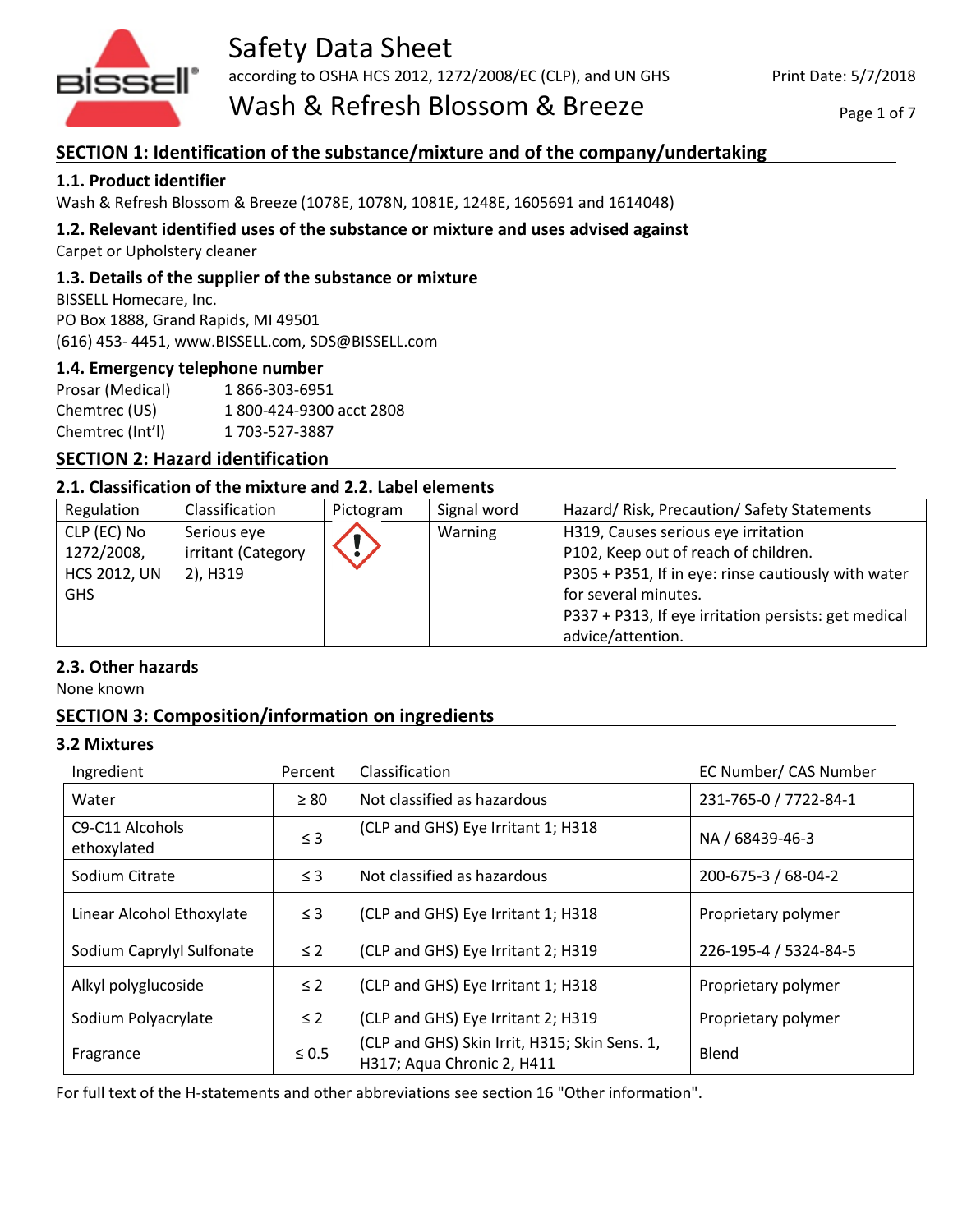

## **SECTION 4: First aid measures**

## **4.1. Description of first aid measures**

Inhalation: remove person to fresh air. If you are concerned, get medical advice.

Skin contact: wash with soap and water. If you are concerned, get medical advice.

Eye contact: flush with large amounts of water. Remove contact lenses if easy to do. Continue rinsing. If signs/symptoms persist, get medical attention.

If swallowed: rinse mouth, drink 1-2 glasses of water, do not induce vomiting. If you are concerned, get medical advice. Never give anything by mouth to an unconscious person.

## **4.2. Most important symptoms and effects, both acute and delayed**

See Section 11.1 Information on toxicological effects

**4.3. Indication of any immediate medical attention and special treatment required** Not applicable

## **SECTION 5: Fire-fighting measures**

## **5.1. Extinguishing media**

Non-combustible. Use a fire fighting agent suitable for surrounding fire.

## **5.2. Special hazards arising from the substance or mixture**

None inherent in this product. Hazardous decomposition during combustion: carbon monoxide, carbon dioxide, irritant vapors or gases and oxides of sulphur.

## **5.3. Advice for fire-fighters**

No special protective actions for fire-fighters are anticipated.

## **SECTION 6: Accidental release measures**

## **6.1. Personal precautions, protective equipment and emergency procedures**

Avoid contact with skin and eyes.

## **6.2. Environmental precautions**

Do not empty into drains / surface water / ground water

## **6.3. Methods and material for containment and cleaning up**

Remove with liquid-absorbing material (sand, peat, sawdust). Wash away residue with plenty of water. Dispose of contaminated material as waste according to Chapter 13.

## **6.4. Reference to other sections**

Refer to Section 8 and Section 13 for more information

# **SECTION 7: Handling and storage**

## **7.1. Precautions for safe handling**

Avoid skin and eye contact. See advice in chapter 8

## **7.2. Conditions for safe storage including any incompatibilities**

Keep out of the reach of children. Store in closed original container in a well-ventilated place

## **7.3. Specific end use(s)**

See information in Section 7.1 and 7.2 for handling and storage recommendations. See Section 8 for exposure controls and personal protection recommendations.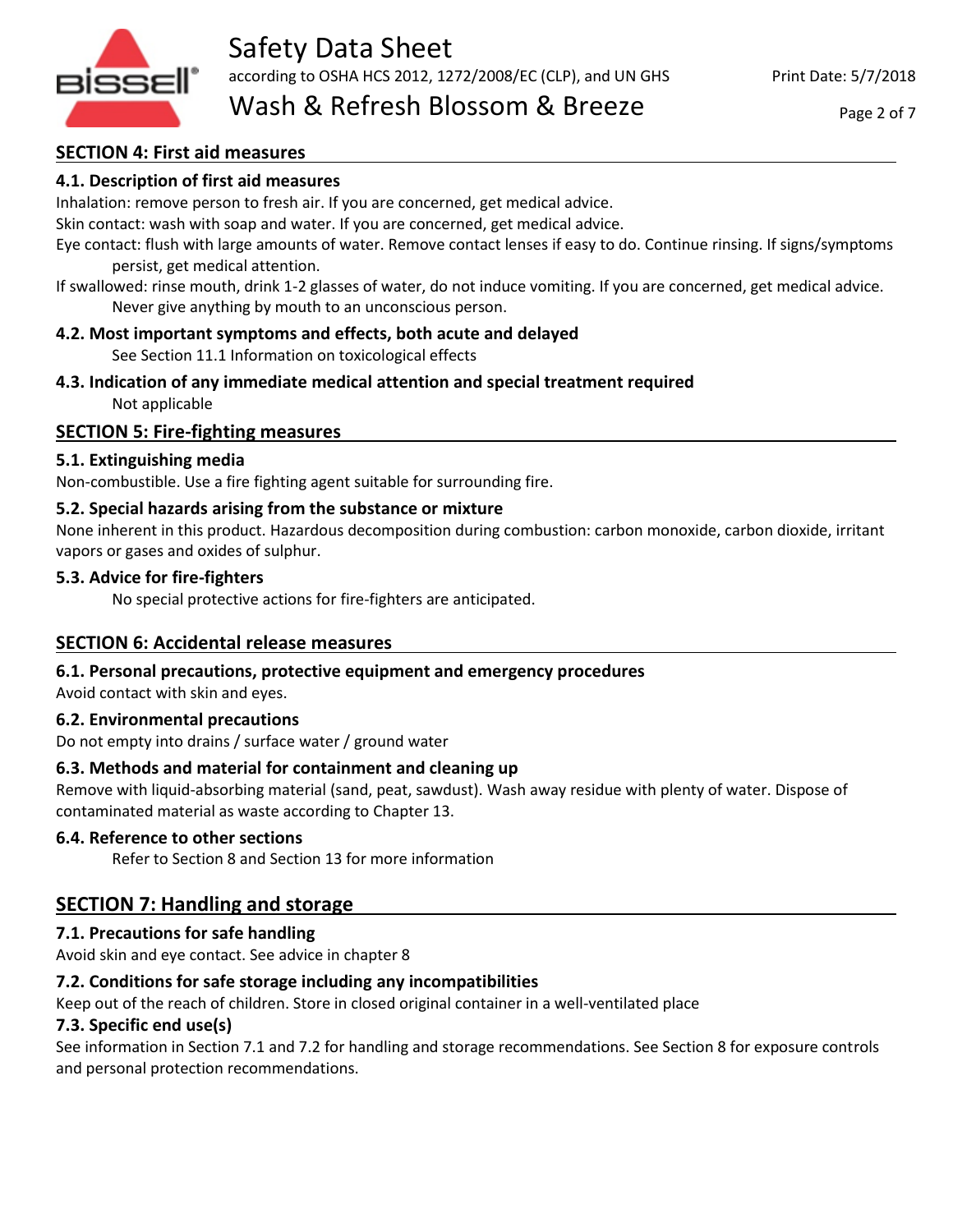

## **SECTION 8: Exposure controls/personal protection**

## **8.1 Control parameters**

Occupational exposure limits

If a component is disclosed in section 3 but does not appear in the table below, an occupational exposure limit is not available for the component.

Ingredient CAS Number Agency Limit type Additional comments

none

Biological limit values: No biological limit values exist for any of the components listed in Section 3 of this safety data sheet

## **8.2. Exposure controls**

## **8.2.1. Engineering controls**

Use general dilution ventilation and/or local exhaust ventilation to control airborne exposures to below relevant Exposure Limits and/or control dust/fume/gas/mist/vapours/spray.

## **8.2.2. Personal protective equipment (PPE)**

Eye/face protection

None required.

Skin/hand protection

Select and use gloves and/or protective clothing approved to relevant local standards to prevent skin contact based on the results of an exposure assessment. Selection should be based on use factors such as exposure levels, concentration of the substance or mixture, frequency and duration, physical challenges such as temperature extremes, and other use conditions. Consult with your glove and/or protective clothing manufacturer for selection of appropriate compatible gloves/protective clothing.

Gloves made from the following material(s) are recommended:

| Material | Thickness (mm)                    | <b>Breakthrough Time</b> |
|----------|-----------------------------------|--------------------------|
| Neoprene | No data available                 | No data available        |
|          | Nitrile rubber. No data available | No data available        |

Respiratory protection

None required

## **SECTION 9: Physical and chemical properties**

## **9.1. Information on basic physical and chemical properties**

| Appearance                  | Clear, light-straw liquid |
|-----------------------------|---------------------------|
| Physical state              | Liquid                    |
| Odor                        | Pleasant                  |
| <b>Odor Threshold</b>       | $> 50$ mg/m3              |
| рH                          | $7.1 - 8.1$               |
| <b>Flash Point</b>          | Not flammable             |
| <b>Melting Point/Range</b>  | Not applicable            |
| Freezing point              | 0°C, 32°F                 |
| <b>Boiling Point/Range</b>  | 100 °C, 212°F             |
| Autoignition                | None                      |
| Temperature                 |                           |
| Flammability Limits in Air  | Not flammable             |
| <b>Explosive properties</b> | Not explosive             |

|                         | Regulation (CE) No<br>1272/2008 |
|-------------------------|---------------------------------|
| Vapor pressure          | < 17.5 mmHg @ 20°C              |
| Vapor density           | No information available        |
| Density                 | 1.0 g/mL @ 20 $^{\circ}$ C      |
| Partition coefficient   | $< 1$ Kow                       |
| Water solubility        | Completely Soluble@20<br>°C     |
| Viscositv               | < 20 cP @ 20C                   |
| <b>Evaporation rate</b> | $>1$ (BuAc = 1)                 |
| Decomposition           | None                            |
|                         |                                 |

Oxidizing properties | Not oxidizing according to  $\vert$ 

## **9.2. Other information**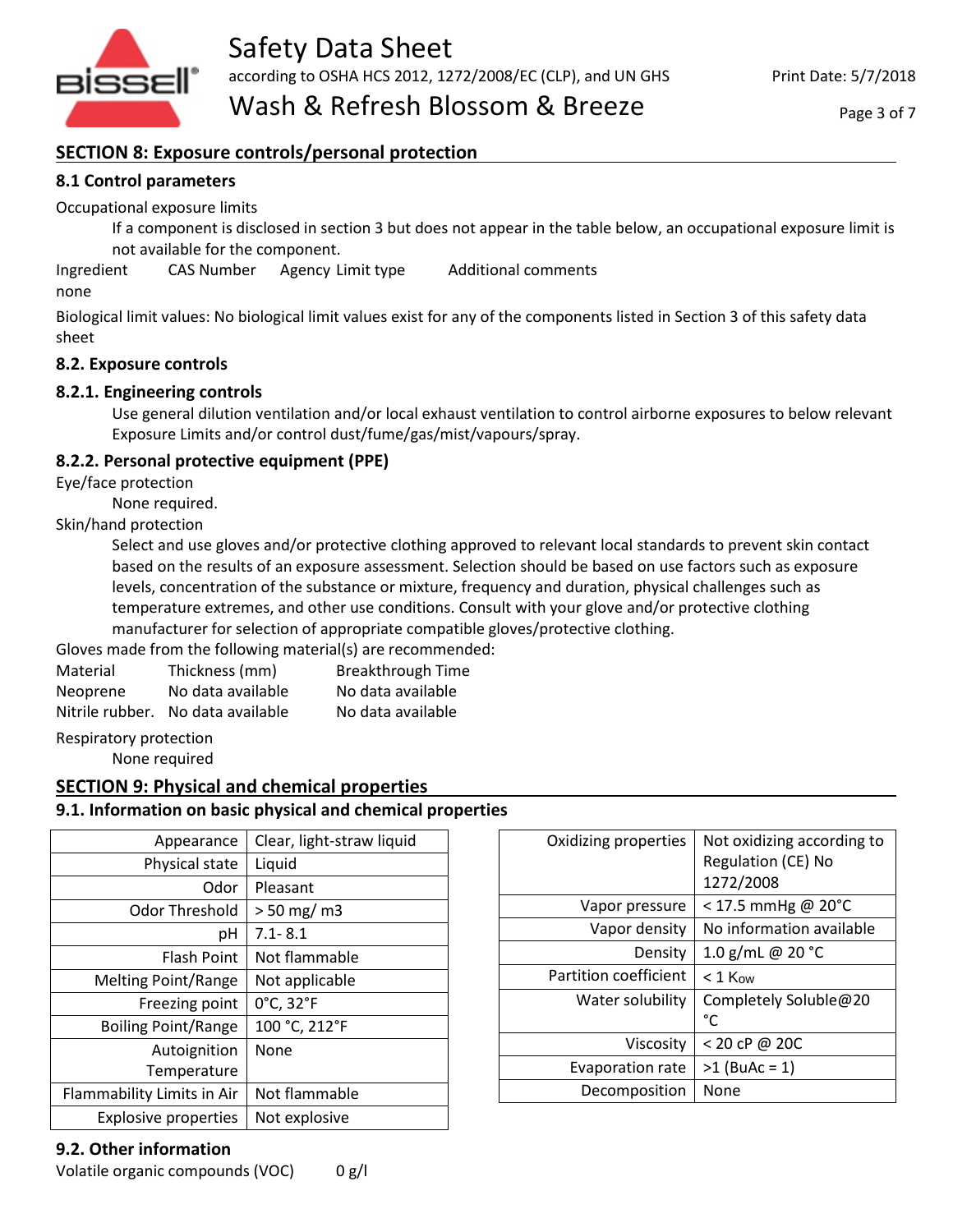

Print Date: 5/7/2018

Page 4 of 7

# **SECTION 10: Stability and reactivity**

## **10.1 Reactivity**

Stable under normal conditions

## **10.2 Chemical stability**

Stable

## **10.3 Possibility of hazardous reactions**

No dangerous reaction known under conditions of normal use

#### **10.4 Conditions to avoid**

Heat

#### **10.5 Incompatible materials**

Reducing agents, strong acids, strong oxidizing agents

#### **10.6 Hazardous decomposition products**

None known. Refer to section 5.2 for hazardous decomposition products during combustion.

## **SECTION 11: Toxicological information**

## **11.1 Information on Toxicological effects**

Information given is based on product testing, and/or similar products, and/or components

CMR effects: Not expected to be carcinogenic. Not considered a mutagenic hazard. No toxicity to reproduction

Acute oral toxicity: LD50:> 2000 - 5000 mg / kg Species: rat

Acute inhalation toxicity: LC50:> 20 mg / l

Acute dermal toxicity: LD50:> 2000 - 5000 mg / kg

Skin: Result: Not irritating.

Eye irritation: Result: Causes serious eye irritation.

Sensitization: Not expected to be a sensitizer

Toxicity Repeated dose: Not expected to be a hazard.

Target organ toxicity - repeated exposure: Not expected to be a hazard.

## **SECTION 12: Ecological information**

## **12.1. Toxicity**

|                                     | Toxicity to fish: LC50:> 100-1000 mg / l, Exposure time: 96 h                                     |  |
|-------------------------------------|---------------------------------------------------------------------------------------------------|--|
|                                     | Species: Fish                                                                                     |  |
|                                     | Toxicity to daphnia and other invertebrates that live in water:                                   |  |
|                                     | EC50:> 100 to 1000 mg / l, exposure time: 48 h                                                    |  |
|                                     | Species: Daphnia magna, the value is estimated from tests on similar products.                    |  |
| Toxicity to algae:                  | EC50:> 100 to 1000 mg / l, Exposure time: 72 h                                                    |  |
|                                     | Species: algae, the value is estimated from tests on similar products.                            |  |
| 12.2. Persistence and degradability |                                                                                                   |  |
| Biodegradability:                   | Result: According to the results of tests of biodegradability this product is considered as being |  |
|                                     | readily biodegradable. > 60%, Method: OECD Guide- line 301 D - Ready Biodegradability: Closed     |  |

Bottle Test

## **12.3. Bioaccumulative potential**

Bioaccumulation: No accumulation expected

## **12.4. Mobility in soil**

If the product enters soil, one or more constituents will or may be mobile and may contaminate groundwater.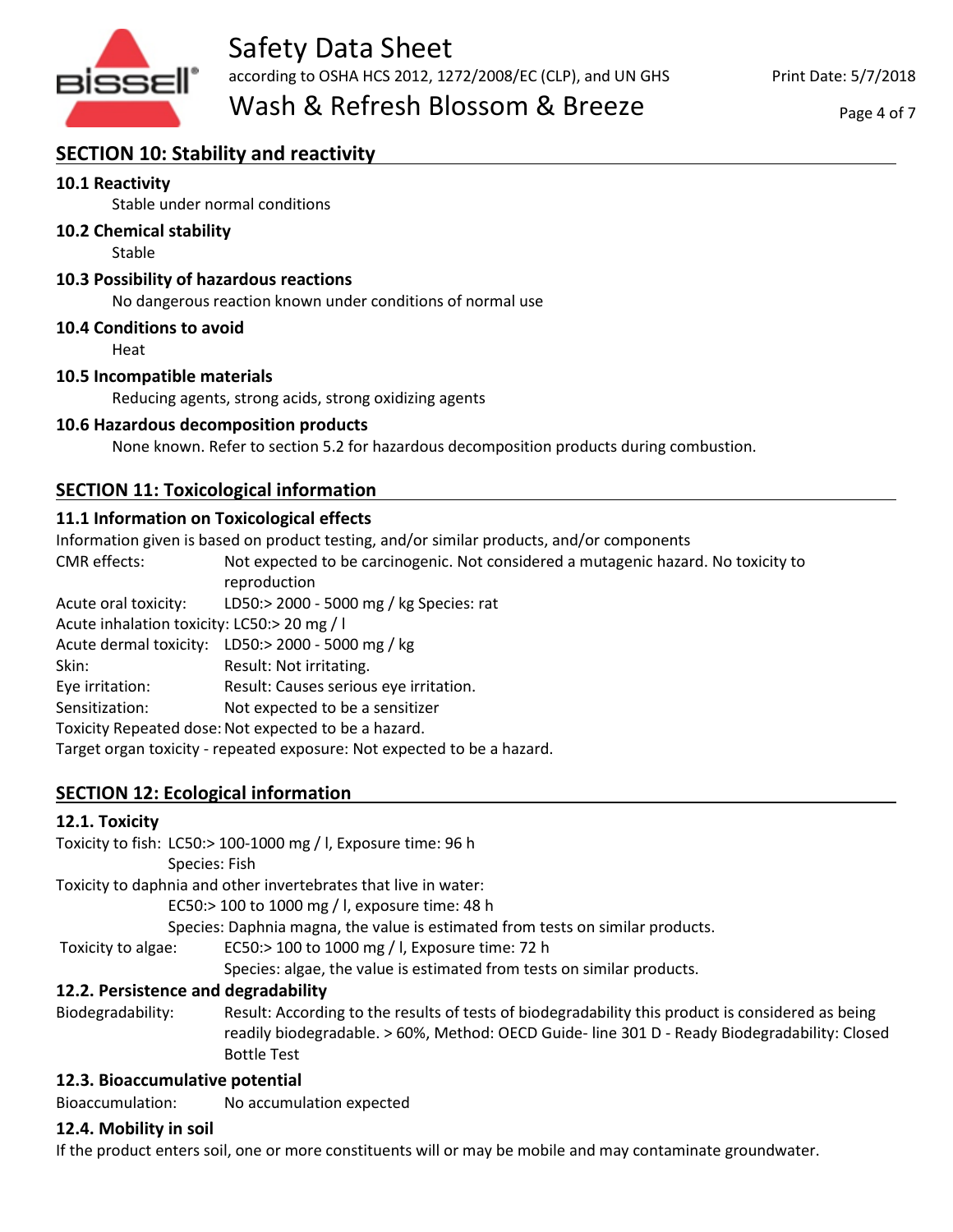

#### Page 5 of 7

# **SECTION 12: Ecological information, continued**

## **12.5. Results of the PBT and vPvB assessment**

Results of PBT assessment: This substance does not meet the Persistent, Bioaccumulative and Toxic (PBT), very Persistent and very Bioaccumulative (vPvB) criteria.

## **12.6. Other adverse effects**

No data available

## **SECTION 13: Disposal considerations**

Waste from residues / unused products:

The concentrated contents or contaminated packaging should be disposed of by a certified handler or according to the site permit. Release of waste to sewers is discouraged. Small amounts may be diluted with plenty of water and washed away. Dispose of bigger amounts in accordance with Local Authority requirements The cleaned packaging material is suitable for energy recovery or recycling in line with local legislation. Discharge used solutions to drain

European Waste Catalogue: 20 01 30 - detergents other than those mentioned in 20 01 29.

Empty packaging Recommendation: Non contaminated packagings may be recycled. Recommended cleansing agents: Water

## **SECTION 14: Transportation information**

ADR: Not hazardous for transport. IMDG: Not hazardous for transport. IATA: Not hazardous for transport RID: Not hazardous for transport DOT: Not hazardous for transport

## **SECTION 15: Regulatory information**

**15.1. Safety, health and environmental regulations/legislation specific for the substance or mixture**

Workplace Exposure Limits EH40. Commission Directive 2000/39/EC - indicative occupational exposure limit values

Regulation (EC) No 1272/2008 Regulation on the Classification, Labeling and Packaging of Substances and Mixtures (as amended).

Regulation (EC) No 1907/2006 Registration, Evaluation, Authorization and Restriction of Chemicals (as amended). Authorisations (Title VII Regulation 1907/2006) No specific authorisations are noted for this product. Restrictions (Title VIII Regulation 1907/2006) No specific restrictions of use are noted for this product.

Directive 1999/45/EC Dangerous Preparations Directive

Detergent Regulation 648/2004/EC

Water hazard classification (Germany): WGK 1 water pollutant (Self-assessment) slightly hazardous to water

Global inventory/ Notification status

CH INV: Y (positive listing) The composition contains a polymer. The monomers of this polymer has been noted.

US.TSCA: Y (positive listing) All chemical substances in this product are either listed in TSCA inventory list or are in accordance with exceptions TSCA inventory list

- DSL: Y (positive listing) All components of this product are on the Canadian DSL list.
- AICS: Y (positive listing) Compliance with the inventory
- NZIoC: N (Negative listing) Compliance with the inventory
- ENCS: N (Negative listing) Not in compliance with the inventory
- ISHL: N (Negative listing) Not in compliance with the inventory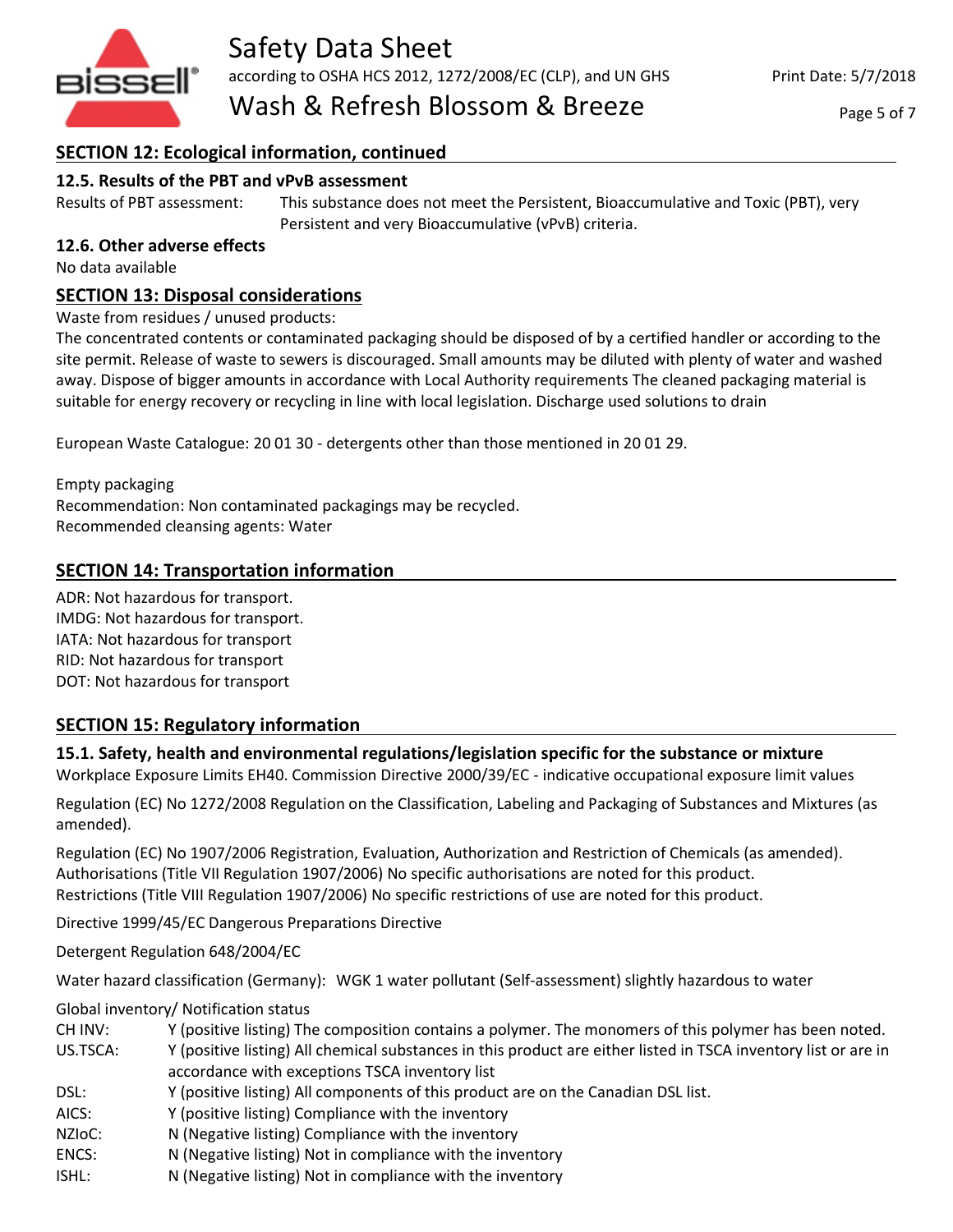

Print Date: 5/7/2018

Page 6 of 7

# **SECTION 15: Regulatory information, continued**

Global inventory/ Notification status, continued

- KECI: Y (positive listing) Compliance with the inventory
- PICCS: Y (positive listing) Compliance with the inventory
- IECSC: Y (positive listing) Compliance with the inventory

For explanation of abbreviations, see chapter 16.

#### **15.2. Chemical Safety Assessment**

A Chemical Safety Assessment is not required for this mixture

## **SECTION 16: Other information**

The labeling of the product is indicated in Section 2. The full text of all abbreviations indicated by codes in this safety data sheet are as follows:

According to directive No 67/548/EEC

R22 Harmful if swallowed.

R35 Causes severe burns.

R36 Irritating to eyes.

R38 Irritating to skin.

R41 Risk of serious damage to eyes

R43 May cause sensitization by skin contact

R50 Very toxic to aquatic organisms.

R51/53 Toxic to aquatic organisms, may cause long-term adverse effects in the aquatic environment

According to regulation (EC) No 1272/2008

H290 May be corrosive to metals.

H302 Harmful if swallowed.

H314 Causes severe skin burns and eye damage.

H315 Causes skin irritation

H317 May cause an allergic skin reaction

H318 Causes serious eye damage

H319 Causes serious eye irritation.

H320 Causes eye irritation

H400 Very toxic to aquatic life.

H411 Toxic to aquatic life with long lasting effects.

Abbreviations

| CH INV       | Switzerland. New notified guest substances and preparations Declared |
|--------------|----------------------------------------------------------------------|
| US.TSCA      | United States TSCA Inventory                                         |
| DSL.         | Canadian Domestic Substances List (DSL)                              |
| AICS         | Australia Inventory of Chemical Substances (AICS)                    |
| <b>NZIOC</b> | New Zealand. Inventory of Chemical Substances                        |
| <b>ENCS</b>  | Japan. ENCS - Existing and New Chemical Substances Inventory         |
| <b>ISHL</b>  | Japan. ISHL - Inventory of Chemical Substances (METI)                |
| KECI         | Korea. Korean Existing Chemicals Inventory (KECI)                    |
| <b>PICCS</b> | Philippines Inventory of Chemicals and Chemical Substances (PICCS)   |
| <b>IECSC</b> | China Inventory of Existing Chemical Substances in China (IECSC)     |
|              |                                                                      |

UK HSC : UK Health and Safety Commission

ADR European Agreement concerning the International Carriage of Dangerous Goods by Road

DOT Department of Transportation

IATA International Air Transport Association

IMDG International Maritime Code for Dangerous Goods